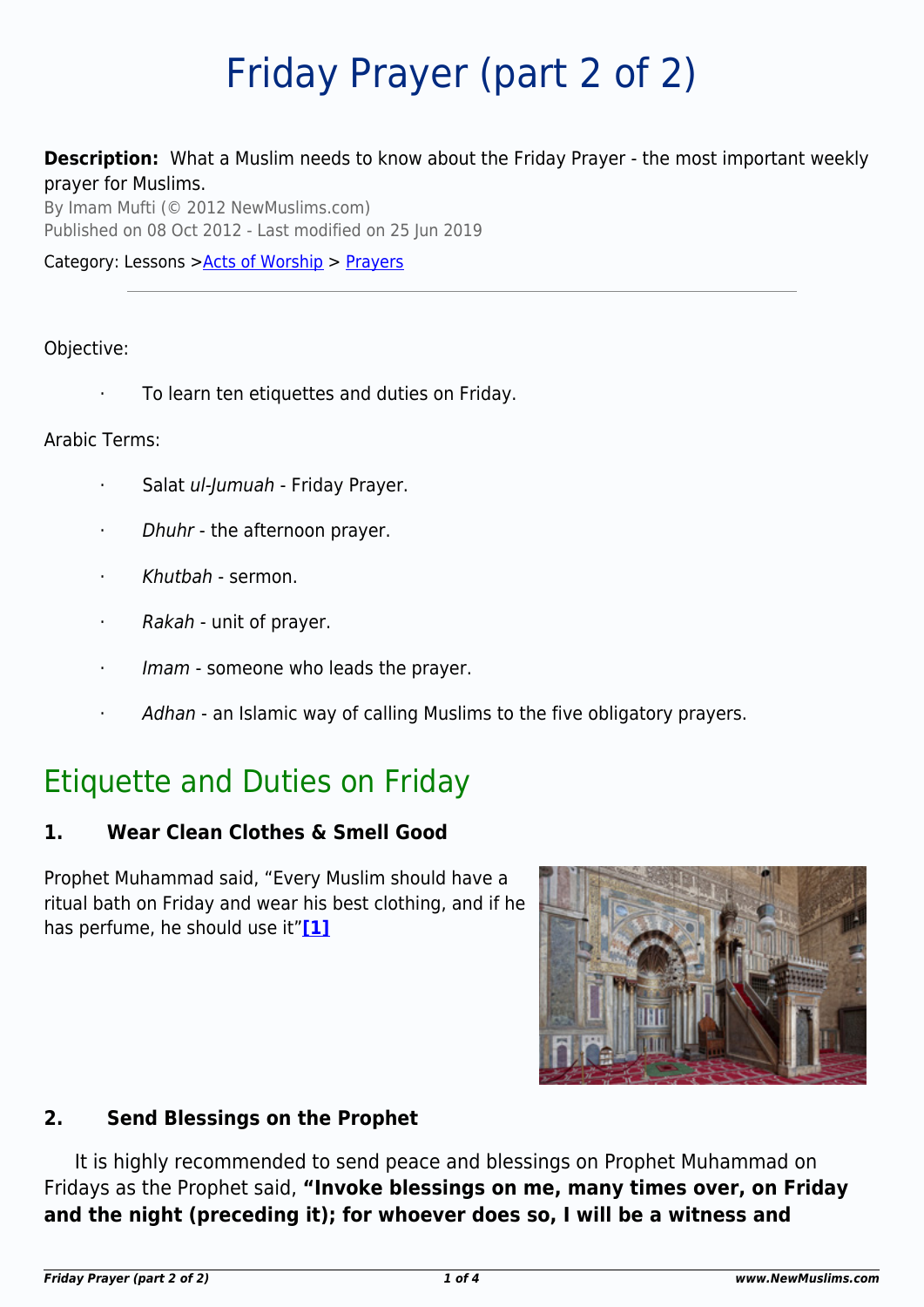### **intercessor for him on the Day of Judgment."**[\[2\]](#page-2-1)

This is done by simply saying and repeating the words, **"***Allahumma sal-ly wa sal-lim 'Ala Muhammad***."** Repeating these simple words anytime during Friday brings great blessings as mentioned in the above report form Prophet Muhammad.

### **3. Increase Supplication**

A Muslim should increase his supplication to Allah on Friday because there is a time on Friday when Allah responds and gives whatever good He is asked for. The Prophet said, **"There is an hour on Friday in which no Muslim asks during it except that Allah grants him whatever he asks for."**[\[3\]](#page-2-2)

<span id="page-1-0"></span>One can supplicate in any language he wants. The etiquettes of supplication have been covered in previous lessons.

### **4. Arrive Early at the Mosque**

Prophet Muhammad said, **"Whoever takes a bath on Friday like the one taken to purify oneself from sexual impurity, then he leaves at the earliest time, then he is like the one who offers a camel; the one who comes after that is like one who offers a cow; the one who comes after that is like one who offers a horned ram; the one who comes after that is like one who offers a chicken; the one who comes after that is like one who offers an egg. When the** *Imam* **arrives, the angels are present to listen to the remembrance (meaning the** *khutbah***)."**[\[4\]](#page-2-3)

<span id="page-1-1"></span>If a person comes late, he should not step over people already sitting in rows, nor separate two people sitting together. He should also not move another person and take their place. A Muslim should not walk directly in front of a person praying.

### **5. Sit Close to the** *Imam*

A person must try to arrive early and sit close to the Imam delivering the sermon. Sitting closer to the *Imam* is better than sitting behind in the back rows or reclining next to a wall. If a new Muslim finds it hard to sit on the floor for half an hour or so, he may sit where ever he feels comfortable, but he should try to get accustomed to sitting closer to the Imam.

## **6. Don't Talk During the** *Khutbah*

Also, a Muslim should pay attention to the sermon and not talk during it, even if it is delivered in Arabic. Talking during the Friday prayer is a serious matter. Prophet Muhammad said, **"If you say to your friend, 'Be quiet,' on Friday when the** *Imam* **is delivering the sermon, then you have uttered non-sense."**[\[5\]](#page-2-4)

<span id="page-1-3"></span><span id="page-1-2"></span>In another narration, the Prophet said, **"…whoever utters nonsense is considered as if he has not attended the Friday prayer!"**[\[6\]](#page-2-5)

## **7. Pray Two** *Rakahs* **For Entering the Mosque Before Sitting Down**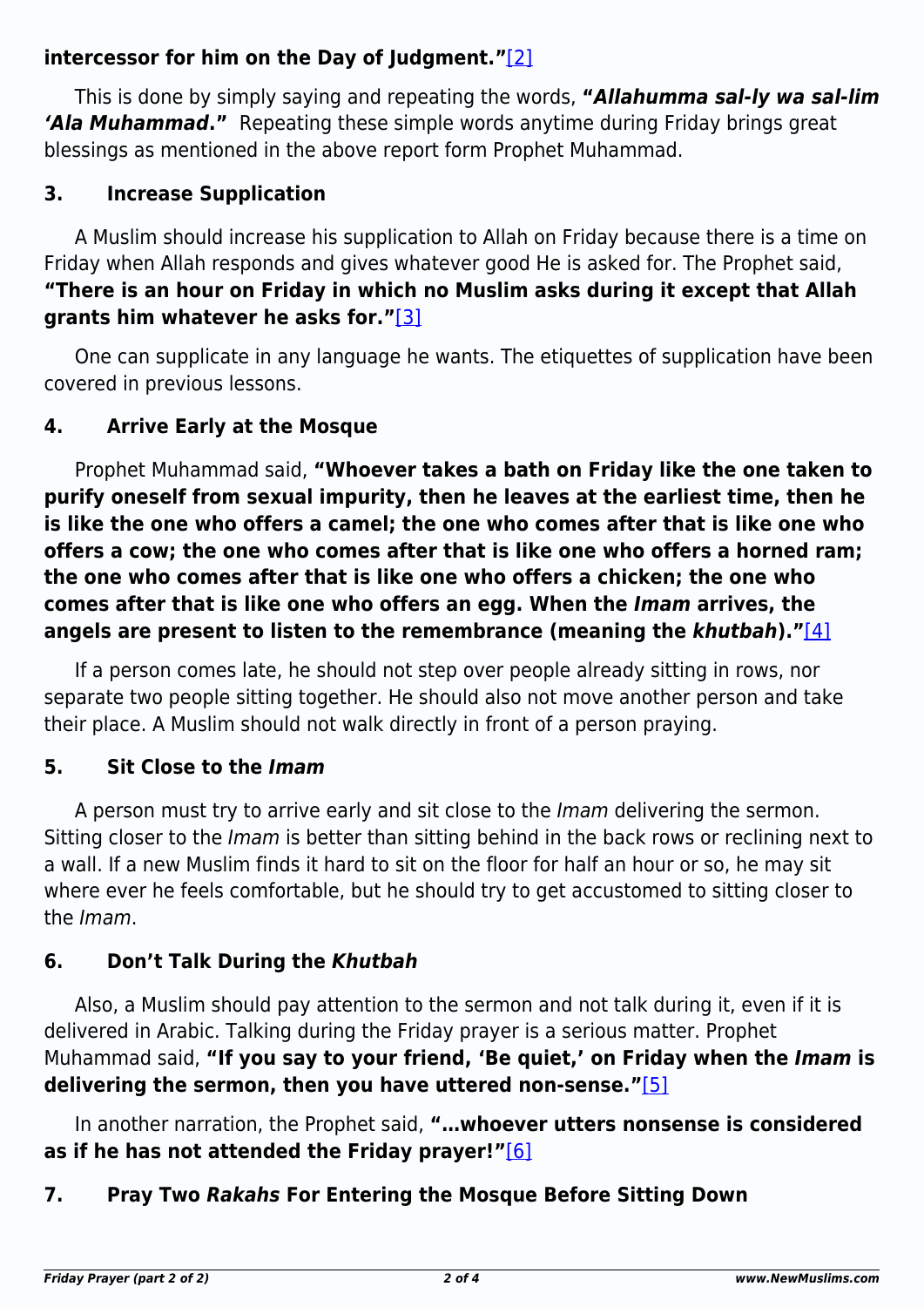If you arrive to the mosque early, you should pray two rakahs before sitting down. If you arrive while the Imam is delivering the sermon, you should still pray them, but make it short. The Prophet said, **"If anyone of you enters the mosque on Friday while the** *Imam* **is delivering the** *khutbah***, let him perform two** *rakahs* **and be brief in doing so."**[\[7\]](#page-2-6)

#### <span id="page-2-7"></span>**8. Don't Buy or Sell Once the** *Adhan* **Has Been Called**

This prohibition is based on the Quran itself,

#### **"... when the** *Adhan* **is proclaimed for the prayer on Friday, hasten to the remembrance of Allah and leave trading aside..." (Quran 62:9)**

9. The Friday prayer which consists of two rakahs is performed after the sermon behind an Imam. Someone who misses it should pray four rakahs of regular Dhuhr prayer.

10. You can pray two or four rakahs of Sunnah (recommended) prayer after the Friday prayer.

# Making Arrangements with the Employer for Time Off for Salat ul-Jumuah

<span id="page-2-8"></span>Countless Muslims take time off from their businesses, schools, and employers to attend the Friday prayer. Friday prayer is a religious obligation and a new Muslim should make arrangements with their school or employer to take time off for attending it. You can make up the lost hours by working extra during the week or staying late on Friday.<sup>[8]</sup>

<span id="page-2-0"></span>Endnotes:

[\[1\]](#page-0-0) Saheeh Al-Bukhari, Saheeh Muslim

<span id="page-2-1"></span>[\[2\]](#page-0-1) Baihaqi

<span id="page-2-2"></span>[\[3\]](#page-1-0) Saheeh Muslim

<span id="page-2-3"></span>[\[4\]](#page-1-1) Muwatta

<span id="page-2-4"></span>[\[5\]](#page-1-2) Saheeh Muslim

<span id="page-2-5"></span>[\[6\]](#page-1-3) Abu Dawood

<span id="page-2-6"></span>[\[7\]](#page-2-7) Saheeh Muslim